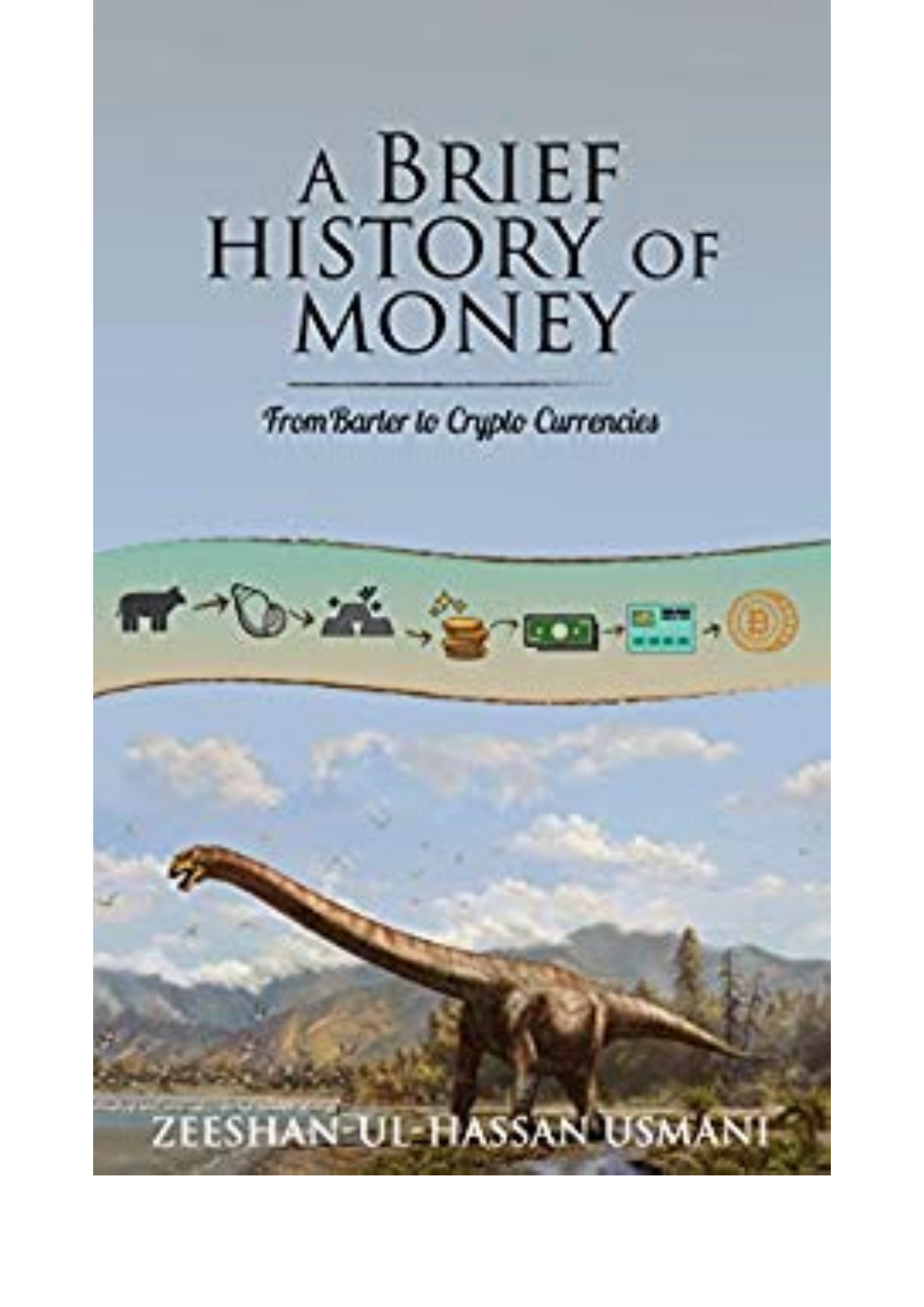*Zeeshan-ul-hassan Usmani*

## **A Brief History of Money: From Barter to Crypto Currencies**

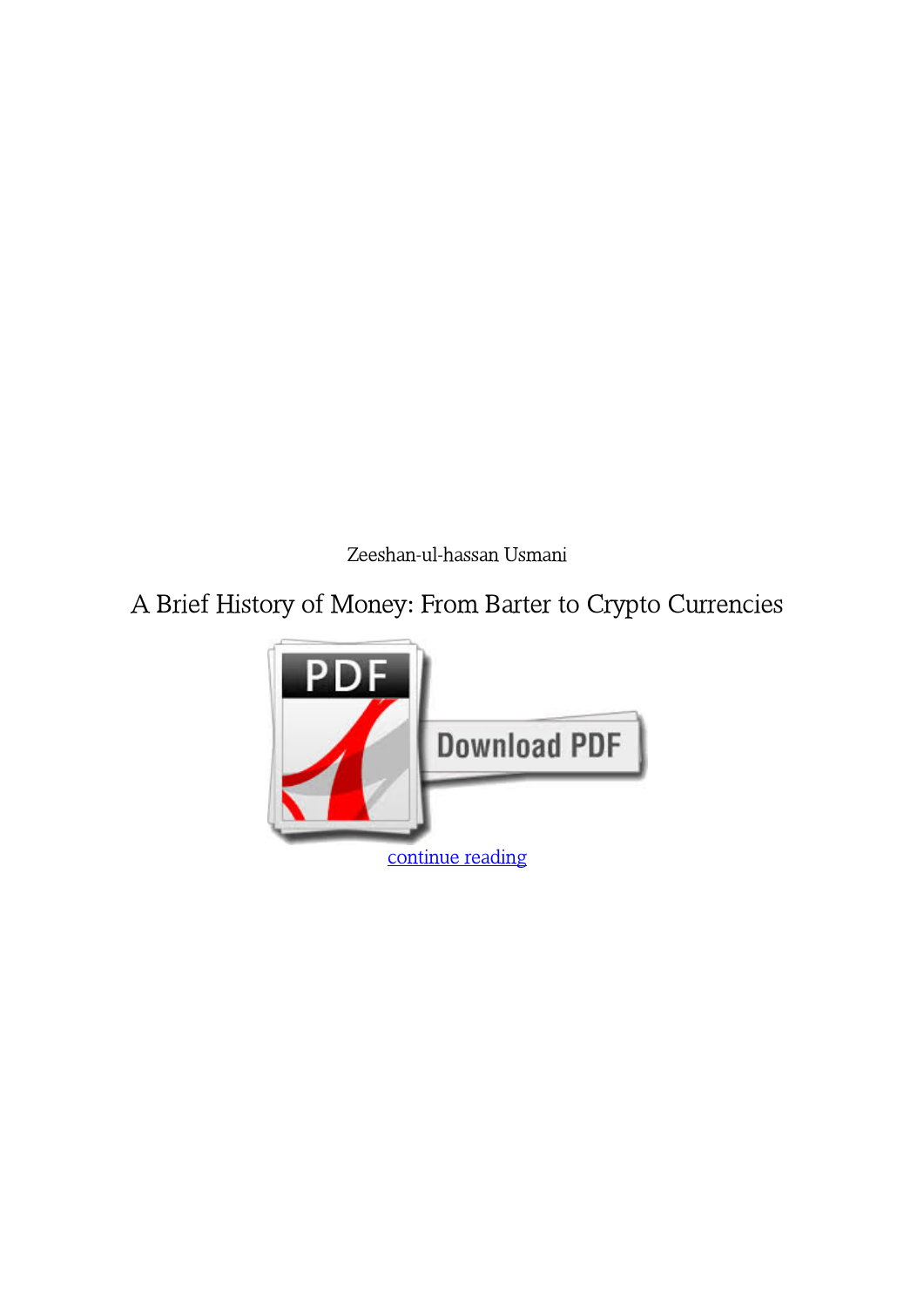Women, prosperity, worldly possessions - they are the themes that have fueled stories from forever. However, small did we know that the idea of money as we realize it would 1 day be turned ugly. A lot has been changed in last the two 2,000 years like the concept of cash itself. The globe is position at the right minute – It is worth mentioning that contrary of gradual decent of biological evolution, cash usually evolves in big jumps, from barter to composing on clay linens, from commodity based money to precious coins, from gold-backed paper currency to sovereignty-backed fiat and from digital credit-debts registers to state-released bonds. an ever-connected environment is calling for the next jump – This book explains the development of money from nothing to barter and from dinars to cryptocurrenceis. In a world where close to 100% of the populace has access to cell phones, while only half has the usage of toilets or tooth brushes, it could be disappointing to find if cash does not evolve. a kind of money that can evolve brandnew traits, suitable for machine-to-machine and machine-to-individual interfaces for the globalized globe and where people can conduct trust-worthy transactions without intermediaries.



[continue reading](http://bit.ly/2Tge8Fv)